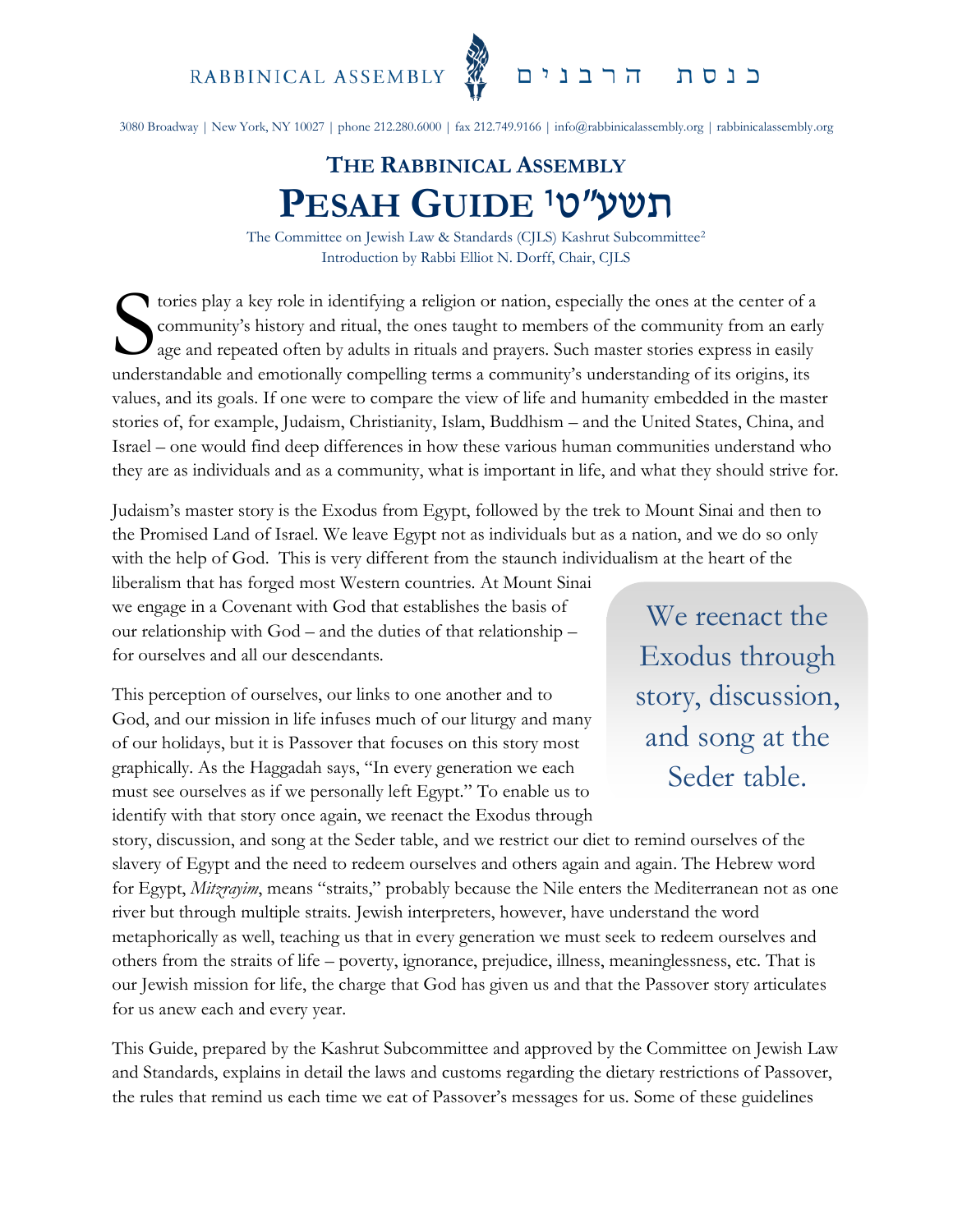are, frankly, quite technical and even complicated; that is the result of the special stringency of the Passover rules in Jewish law and the complex, new ways in which foods are processed in our time. We hope that this Guide will enable Jews to understand what they may eat on Passover and how to prepare their kitchens for the holiday in ways that are clear and understandable. We do not intend

this Guide to replace your rabbi's guidance on these matters; on the contrary, any question you have about what is written here or what is missing you should address to your rabbi.

One last, but important, comment. Because Passover involves more dietary strictures than the rest of the year, many Jews become downright compulsive about the rules of the holiday. We should be careful not to use these rules to assert our superior piety over others, and remember that observance of Passover

We restrict our diet to remind ourselves of the slavery of Egypt.

should not come at the expense of the values of honoring our parents and treating everyone with respect. Passover is really important – a central feature of what it means to live a Jewish life. Its very meaning, though, is completely undermined if the dietary rules of Passover lead people to treat each other with disrespect. So as we explain the dietary rules of Passover below, we fervently hope that they will instead function as they are supposed to – namely, to serve as graphic reminders throughout the holiday of the critical lessons of Passover, of the need to free ourselves and the world around us of all the physical, intellectual, emotional, and communal straits that limit us and others in living a life befitting of people created in the image of God. May we all succeed in making this and every Passover the stimulus for us to fix the world in these ways every day of our lives.

Updated January 2018. This Pesah Guide was approved by the CJLS on January 10, 2012 by a vote of fourteen in favor (14-0-0). Those voting in favor were: Rabbis Aaron Alexander, David Booth, Miriam Berkowitz, Baruch Frydman-Kohl, Susan Grossman, Reuven Hammer, Jeremy Kalmanofsky, Gail Labovitz, Jonathan Lubliner, Daniel Nevins, Paul Plotkin, Avram Reisner, Jay Stein and Loel Weiss.

Pesah is the Jewish festival which requires the most preparatory effort and is the most complex. Yet Jews are committed to doing their best to observe the laws of Pesah. This Rabbinical Assembly Pesah guide is a brief outline of the policies and procedures relevant to the preparation of a kosher for Pesah home. Please contact your local Conservative rabbi or local religious authority if you have any questions.<sup>3</sup>

With significant changes in the nature and manufacture of kitchen products and food stuffs, new policies are required to maintain a kosher for Pesah kitchen. There are also many significant differences of opinion amongst rabbis regarding the laws of Pesah. We cannot present all of the various approaches.

This guide is intended to help families maintain a kosher for Pesah home in accordance with the principles of Conservative Judaism and its understanding of Jewish Law.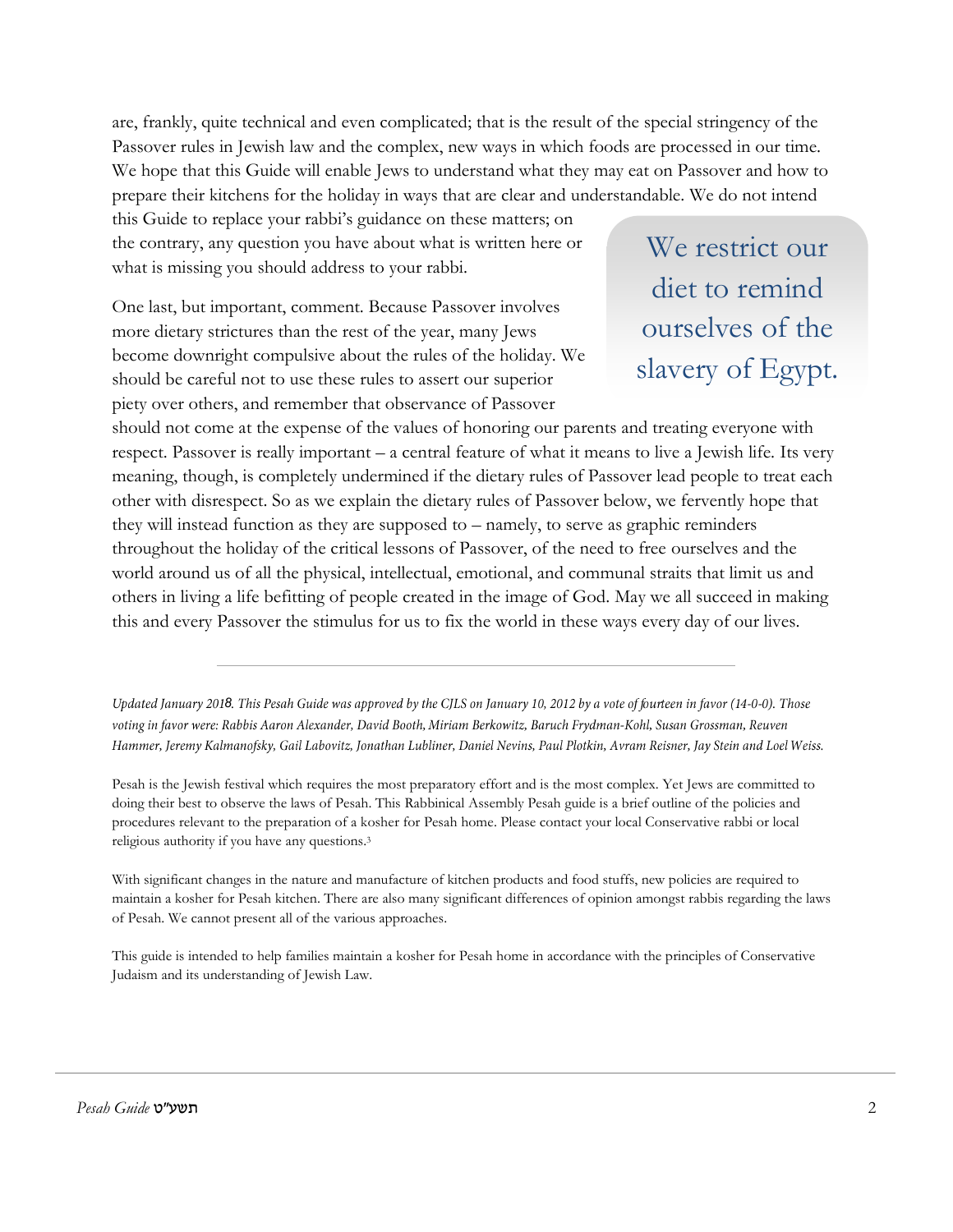# **<sup>K</sup>ASHERING THE KITCHEN**

It is customary (and easiest) to remove the utensils and dishes that are used during the year, replacing them with either new utensils or utensils used year to year only for Pesah. This is clearly not possible for major appliances and may not even be possible for dishes and utensils.

There is a process for *kashering* many, but not all, kitchen items thus making them kosher for Pesah:

**The general principle used in kashering** is that the way the utensil absorbs food is the way it can be purged of that food, פולטו כך כבולעו*) Ke-volo kach pol'to)*. This principle operates on the basis of the quality or intensity of how the items absorb food. Things used for cold food can be *kashered* by rinsing since no substance has been absorbed by the dish or glass. Items used on a stove absorb the food and thus need a stronger level of action namely expelling the food into boiling water, called הגעלה*) hag'alah)*. The most intense form of usage is directly on a fire or in an oven and these utensils require the most intense method of *kashering*, namely ליבון*) libbun)*, which burns away absorbed food.

## *Kashering* **Specific Appliances and Utensils**

## METALS

To *kasher* **pots**, **silverware, and utensils wholly of metal not used for baking,** thoroughly clean the item with soap and water, then, following a strict 24 hour waiting period during which they are not used, immerse the item in water that is at a rolling boil (הגעלה – *hag'alah*). For pots and pans, clean handles thoroughly. If the handle can be removed, do so for an even more thorough cleaning. To effect הגעלה*) hag'alah)*, the item must be completely exposed to the boiling water. Pots and pans are either immersed in a larger pot of boiling water (may be done one section at a time) or filled with water brought to a rolling boil and then a heated stone is dropped into the pot such that the boiling water overflows to cover the sides of the pot. A safer alternative might be let the water boil over the sides of the pot. In the case of silverware every part of each piece must be exposed to the water at a rolling boil. Following this הגעלה*) hag'alah)* process, each utensil is rinsed in cold water.

**Metal bakeware used in a fire or in an oven** must first be thoroughly scrubbed and cleaned and then must be subjected to direct fire or an oven at its maximum setting. Thus using a blow torch or putting it in an oven during self-cleaning are two ways to accomplish this purging (ליבון *– libbun)*. This is a complicated and a potentially dangerous procedure and may result in discoloration or warping of the metal being purged. Exercise caution when performing ליבון*) libbun)*. Metal baking pans and sheets require ליבון*) libbun)* at very high temperatures which may warp the vessel. This may result in a reluctance to submit the vessel to the required temperature.**<sup>4</sup>**

A **metal kitchen sink** can be *kashered* by thoroughly cleaning and scrubbing the sink (especially the garbage catch), letting 24 hours pass during which only cold water is used, and then carefully pouring boiling water over all the surfaces of the sink starting with the bottom first and working up towards the top including the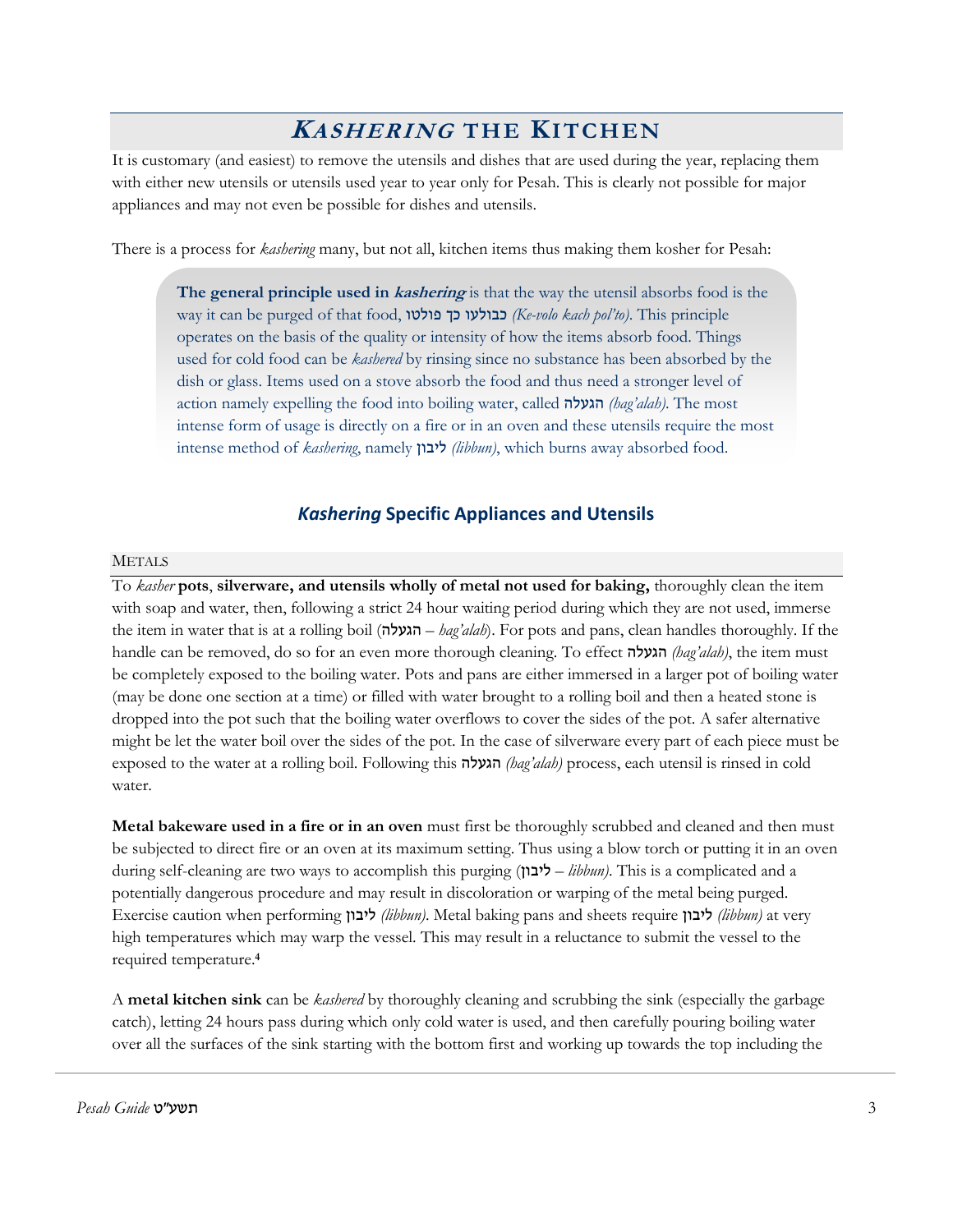lip. **<sup>5</sup>** A porcelain sink cannot be *kashered*, but should be thoroughly cleaned, then Pesah dish basins and dish racks must be used, one each for dairy and meat.

#### **GLASS**

**Glass dishes** used for eating and serving hot foods are to be treated like any dish used for eating and serving hot food. *Kashering* is effected by cleaning and immersing in boiling water (הגעלה *hag'alah)*. 6

**Glass cookware** is treated like a metal pot for *kashering* (see paragraph on metal, above). The issues regarding glass bakeware are complex. Some authorities allow it to be *kashered* and others do not.<sup>7</sup>

**Drinking glasses** or glass dishes used only for cold foods may be *kashered* by a simple rinsing. Some follow the custom of soaking them for three days.**<sup>8</sup>**

#### **PLASTICS**

**Heavy duty plastics** including dishes, cutlery or serving items, providing they can withstand very hot water and do not permanently stain, may be *kashered* by הגעלה*) hag'alah)*. If there is some doubt as to whether particular items can be *kashered*, consult your rabbi. **<sup>9</sup>**

#### CERAMIC DISHES

**Ceramic dishes (earthenware, stoneware, china, pottery, etc)** cannot be *kashered*. However fine china that was put away clean and that has not been used for over one Jewish calendar year may be used after thorough detergent and hot water washing. The china is then considered *pareve* and may be designated for meat or dairy use.

#### COOKING APPLIANCES

For **ovens and ranges**, every part that comes in contact with food must be thoroughly cleaned. This includes the walls and the top and bottom of the oven. Then the oven or range should be heated as hot as possible. The oven should be heated at maximum heat for an hour; the range top until the elements turn red and glow. Then parts of the range top around the elements that can be covered should be covered, (usually with aluminum foil). After a general and careful cleaning, self cleaning ovens are put through the full cleaning cycle while empty.<sup>10</sup> Following this process, the oven should be again cleaned to remove any ash. If the oven was very dirty to start, two cycles may be needed to assure a thorough cleaning.

**Smooth, glass top electric ranges** require *kashering* by ליבון) *libbun*) and ערוי) *iruy*) – pouring boiling water over the surface of the range top. First, clean the top thoroughly, **and then leave it untouched for 24**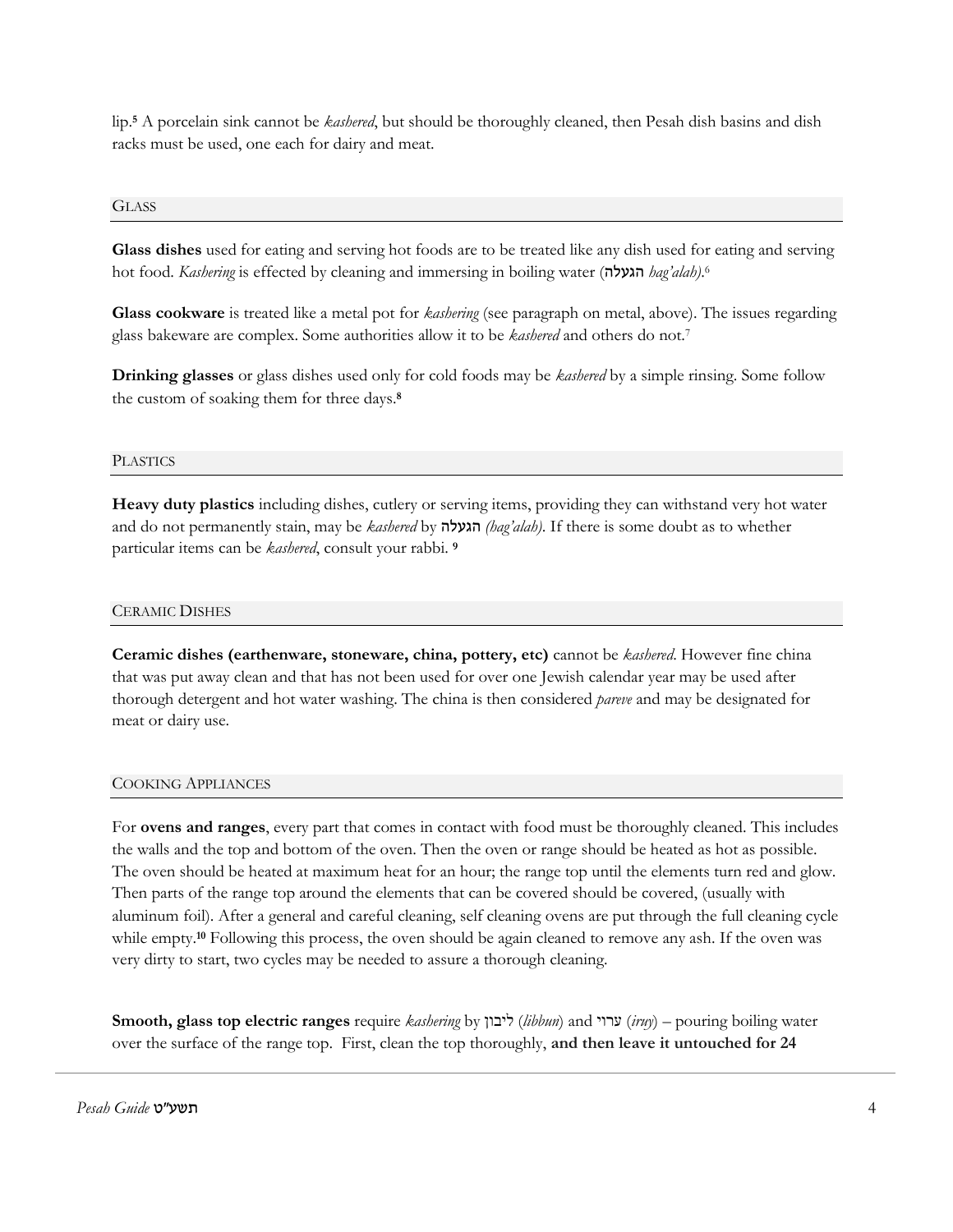**hours.** Then turn the coils on maximum heat until they are red hot. Shut off the elements and then carefully pour boiling water on the surface area over and around the burners. The range top may now be used for cooking.

**Induction stovetops** only generate heat when a pot with the appropriate composition of metals is placed on the surface, therefore the method traditionally used for kashering stovetops needs to be slightly adjusted.

The tempered glass surface of an induction stovetop should be kashered in four steps:

- 1. Thoroughly clean the surface. Not just with a damp sponge, but with a cleaning agent designed specifically for the purpose of cleaning tempered glass stovetops. If necessary, manufacturer's instructions for removing food stuck to the surface by using a razor blade should be followed.
- 2. Completely clean חמץ*) hameitz)* pots that work on your induction stovetop and that match as closely as possible the maximum radius of each burner area. Leave the clean pots and the clean induction stovetop untouched for 24 hours.
- 3. When the 24 hours have elapsed, partially\* fill the prepared pots with water and place on their sizematching burners. Turn up the temperature to the maximum for each burner until the water in each pot is vigorously boiling. This will generate enough heat to kasher each burner area. Turn off each burner as it reaches this maximum temperature.
- 4. When cool, thoroughly douse the entire surface with boiling water and then dry with a clean cloth.

\*Partially filling the pots with water will protect the pots from burning when placed on the induction burners. If it is your desire to kasher these pots for Pesah, simply fill them to the brim, proceed to bring the pots to a boil as described above and allow the boiling water to spill over the brim of the pots. The pots and the stovetop burners are now all simultaneously kashered!

**Microwave ovens** that have no convection option should be thoroughly cleaned. Then an 8 ounce cup of water is placed inside and the oven is turned on until the water almost disappears (at least 6 of the 8 ounces is gone). The cup should be moved midway through the process so that the area under the cup is exposed to the steam. Heating to complete dryness may damage the oven. A microwave oven that has a browning element cannot be *kashered*.

**Convection ovens** are *kashered* like regular ovens. Make sure that during the cleaning phase you clean thoroughly around the fan.

## ADDITIONAL KITCHEN APPLIANCES

A **dishwasher** needs to be cleaned as thoroughly as possible including the inside area around the drainage and filters. After 24 hours of not being used the dishwasher is again run empty (with racks in), with soap in the dispenser and in the main dishwasher, and set on the highest heat for the purpose of *kashering*. If the sides of the dishwasher are made of enamel or porcelain, the dishwasher cannot be *kashered* for Pesah.<sup>11</sup>

**Other electrical appliances** can be *kashered* if the parts that come in contact with חמץ*) hameitz)* are metal and are removable, in which case they may be *kashered* like all other metal cooking utensils. If the parts are not removable, the appliances cannot be *kashered*. We recommend whenever possible that small appliances be used that are strictly for Pesah, thus avoiding the difficulty of *kashering* these appliances.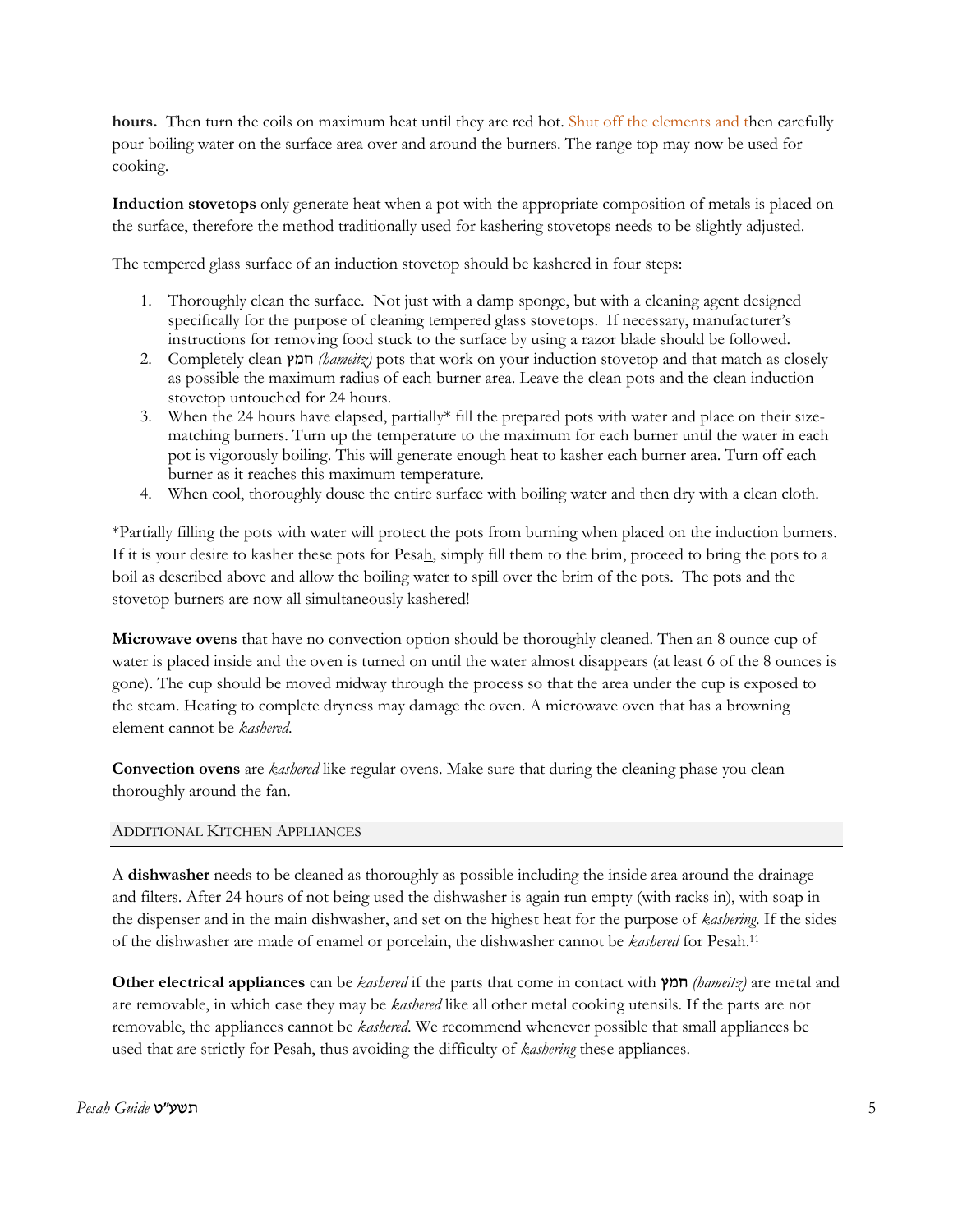#### WORK SURFACES

**Tables, closets, and counters** should be thoroughly cleaned and covered for Pesah. The coverings can be contact paper, regular paper, foil or cloth that does not contain חמץ*) hameitz)* (e.g. been starched with *hameitz* starch). Note that the covering material should be made of material that is not easily torn.

Many **counter top surfaces** can be *kashered* simply by a thorough cleaning, a 24 hour wait and ערוי) *iruy* – pouring boiling water over them). To have ערוי*) iruy)* be effective for *kashering*, the surface must have no hairline cracks, nicks or scratches that can be seen with the naked eye.

- Plastic laminates, limestone, soapstone, granite, marble, glass, Corian, Staron, Ceasarstone, Swanstone, Surell and Avonite surfaces can be *kashered* by ערוי*) iruy)*.
- Wood without scratches is also *kashered* by ערוי*) iruy)*.
- Ceramic, cement or porcelain counter tops cannot be *kashered* by ערוי*) iruy)*.

The potential effectiveness of ערוי*) iruy)* depends on the material of which the counter was made. A full list of counter materials that can be *kashered* (according to their decisors) may be found on the website of the Chicago Rabbinical Council (CRC). **<sup>12</sup>** Refrigerators and freezers should be thoroughly cleaned with detergent. If there are places where food can be stuck (e.g. cracks or difficult corners to reach), these areas should be covered.

## **FOODS**

The Torah prohibits the ownership of חמץ*) hameitz)* (flour, food or drink made from the prohibited species of leavened grain: wheat, oats, barley, rye or spelt) during Pesah. **<sup>13</sup>** Ideally we burn or remove all חמץ*) hameitz)* from our premises which may be effected by donations to a local food pantry.

In some cases, however, this would cause prohibitive financial loss. In such cases, we arrange for the sale of the חמץ*) hameitz)* to a non-Jew and its repurchase after Pesah:

> חמץ מכירת**) mekhirat hameitz – the sale of hameitz)** is accomplished by appointing an agent, usually one's rabbi to handle the sale. This must be considered a valid and legal transfer of ownership and thus the items sold must be separated and stored away from all other foods and supplies. This means that non-Passover dishes, pots, utensils and חמץ*) hameitz)* food that have been sold as part of the selling of one's חמץ*) hameitz)* should be separated, covered or locked away to prevent accidental use.

> **Prohibited foods** the holiday (הפסח עליו שעבר חמץ – *hameitz she-avar alav ha-Pesah)* and any such products At the end of the holiday, the agent arranges to repurchase the items on behalf of the owner, since the חמץ*) hameitz)* at that time is again permitted. One must wait until one is sure the repurchase has been done. If ownership of the חמץ*) hameitz)* was not transferred before the holiday, the use of any such חמץ*) hameitz)* remains prohibited after should be given away to a non-Jewish food pantry.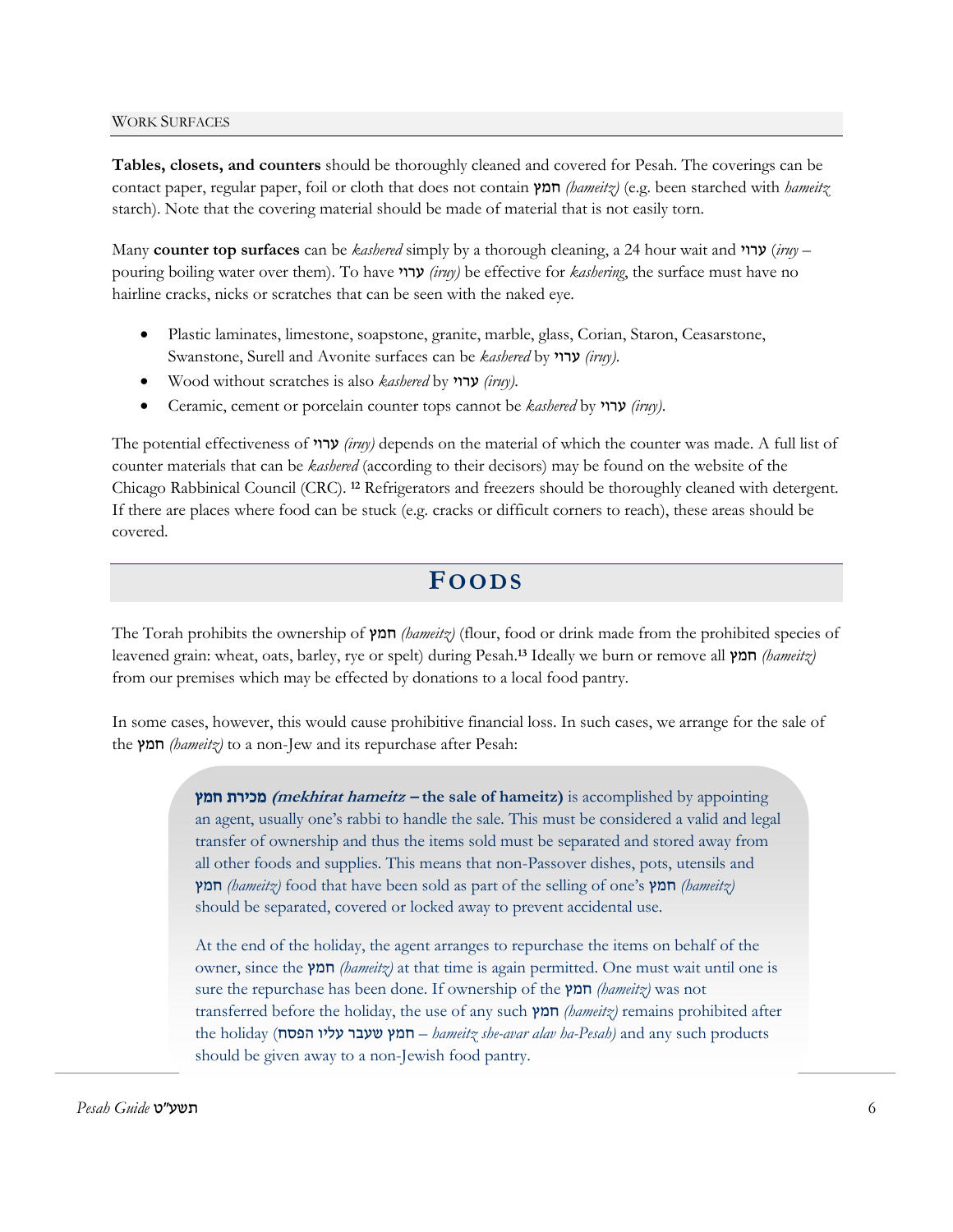Since the Torah prohibits the eating of חמץ*) hameitz)* during Pesah, and since many common foods contain some חמץ*) hameitz)*, guidance is necessary when shopping and preparing for Pesah.

Prohibited foods (חמץ – *hameitz*) include the following:

- **biscuits**
- cakes
- coffees containing cereal derivatives
- crackers
- leavened bread
- pasta

These are foods that are generally made with **wheat**, **barley**, **oats**, **spelt** or **rye** (grains that can become חמץ *(hameitz)*). Any food containing these grains or derivatives of these grains must be certified kosher for Pesah. Flavorings in foodstuffs are often derived from alcohol produced from one of these grains which would render that food חמץ*) hameitz)*. Such products also need Pesah supervision.

## *Kitniyot* **–** קטניות

Until the fall of 2015, the CJLS position on *kitniyot* (for Ashkenazim) has followed that of the longstanding Ashkenazi *minhag* of refraining from eating them. These foods included: beans, corn, millet, peas, rice, soy, and some other plant based foods like mustard, buckwheat and sesame seeds. The one exception was an approved permission of peanuts and peanut oil, provided said items have proper year-round kosher certification and do not contain *hameitz* ingredients. <sup>14</sup>

In the fall of 2015 the CJLS passed two responsa which permit the consumption of *kitniyot* for Ashkenazim. To fully understand their positions, which differ in their argumentation, please see:

- David Golinkin, "Rice, beans and *kitniyot* on Pesah [are they really forbidden?"](http://www.rabbinicalassembly.org/sites/default/files/public/halakhah/teshuvot/2011-2020/Golinkin-Kitniyot.pdf) OH 453:1.2015a
- Amy Levin and Avram Israel Reisner, "A Teshuvah Permitting *Ashkenzaim* [to Eat Kitniyot on Pesah"](http://www.rabbinicalassembly.org/sites/default/files/public/halakhah/teshuvot/2011-2020/Levin-Reisner-Kitniyot.pdf) 453:1.2015b

This permission does not come without a few caveats that do appear in the body of the papers. The first is that the CJLS affirms that this new position does not constitute an instruction to consume *kitniyot* during Pesah, but rather a halakhic basis and guideline for those who choose to do so*.* We recognize that while some individuals, communities, and institutions will utilize this new ruling, others may choose not to do so. Both are equally legitimate and *derekh eretz* should be the guiding value with which we hold our communal and interpersonal conversations around this topic. We encourage all decision-making parties to be transparent in their policies and menus, as well as sensitive to the spiritual and dietary needs of others. For those who do avail themselves of this ruling, it is important to note the following **specific** guidance, **cited in the <sup>p</sup>'sak halakhah of the [responsum by Rabbis Amy Levin and Avram Reisner](http://www.rabbinicalassembly.org/sites/default/files/public/halakhah/teshuvot/2011-2020/Levin-Reisner-Kitniyot.pdf)**:

1) Fresh corn on the cob and fresh beans (like lima beans in their pods) may be purchased before and during Pesah, that is, treated like any other fresh vegetable.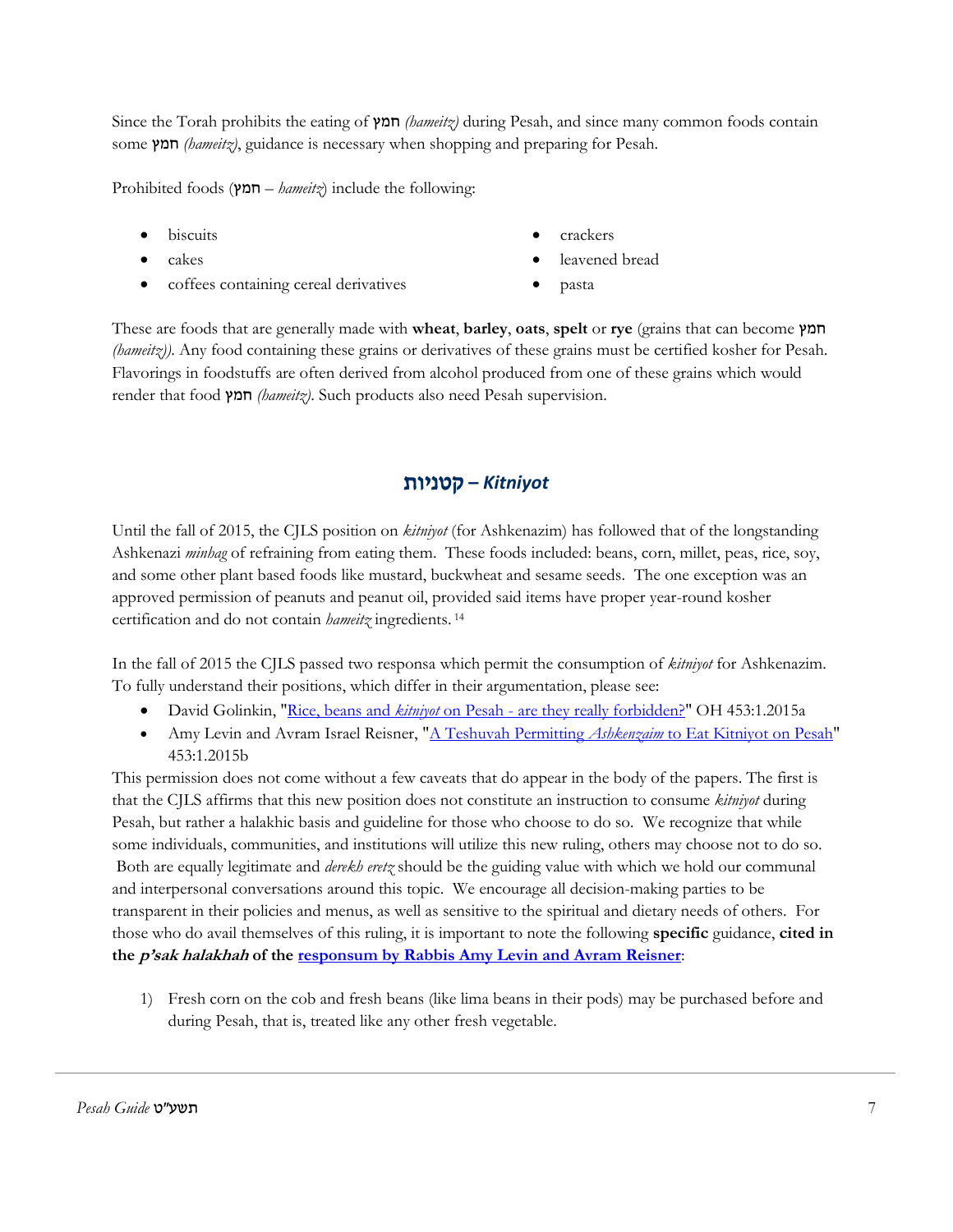- 2) Dried *kitniyot* (legumes, rice and corn) can be purchased bagged or in boxes and then sifted or sorted before Pesah. These should ideally not be purchased in bulk from bins because of the concern that the bin might previously have been used for *hameitz*, and a few grains of *hameitz* might be mixed in. In any case, one should inspect these before Pesah and discard any pieces of *hameitz*. If one did not inspect the rice or dried beans before Pesah, one should remove pieces of *hameitz* found in the package on Pesah, discarding those, and the kitniyot themselves remain permissible.
- 3) *Kitniyot* in cans may only be purchased with Pesah certification since the canning process has certain related *hameitz* concerns, and may be purchased on Pesah.
- 4) Frozen raw *kitniyot* (corn, edamame [soy beans], etc.): One may purchase bags of frozen nonhekhshered *kitniyot* before Pesah provided that one can either absolutely determine that no shared equipment was used or one is careful to inspect the contents before Pesah and discard any pieces of חמץ *hameitz*). Even if one did not inspect the vegetables before Pesah, if one can remove pieces of (*hameitz*) found in the package on Pesah, the vegetables themselves are permissible.
- 5) Processed foods, including tofu, although containing no listed *hameitz*, continue to require Pesah certification due to the possibility of admixtures of *hameitz* during production.
- 6) Even those who continue to observe the Ashkenazic custom of eschewing *kitniyot* during Pesah may eat from Pesah dishes, utensils and cooking vessels that have come into contact with *kitniyot* )קטניות מי )may consume *kitniyot* derivatives like oil that have a **KP hekhsher.**

## **Permitted Foods**

An item that is kosher all year round, that is made with no חמץ*) hameitz)*, and is processed on machines used only for that item and nothing else (such as unflavored pure coffee) may be used with no special Pesah supervision. As we learn more about the processing of foods and the ingredients they contain, relying on the kashrut of a product for Pesah without a Passover הכשר*) hekhsher)* may be problematic.**<sup>15</sup>** Wherever possible, processed foods ought to have a "לפסח כשר*")* "*kasher l'Pesah")* הכשר*) hekhsher)* from a reliable source. Since that is not always possible, however, our guidelines reflect some alternatives that are acceptable.

Any food that you purchase with a "לפסח כשר*")* "*kasher l'Pesah")* הכשר*) hekhsher)* must have a label that is integral to the package and it should have the name of a recognizable, living supervising Rabbi or creditable kosher supervision agency if possible. If the label is not integral to the package or if there are questions regarding the labeling, the item should not be used without consulting a Rabbi.

## NO PESAH *HEKHSHER* REQUIRED

Products which may be purchased without a Pesah הכשר*) hekhsher)* before or during Pesah:

- baking soda
- bicarbonate of soda
- eggs
- fresh fruits and vegetables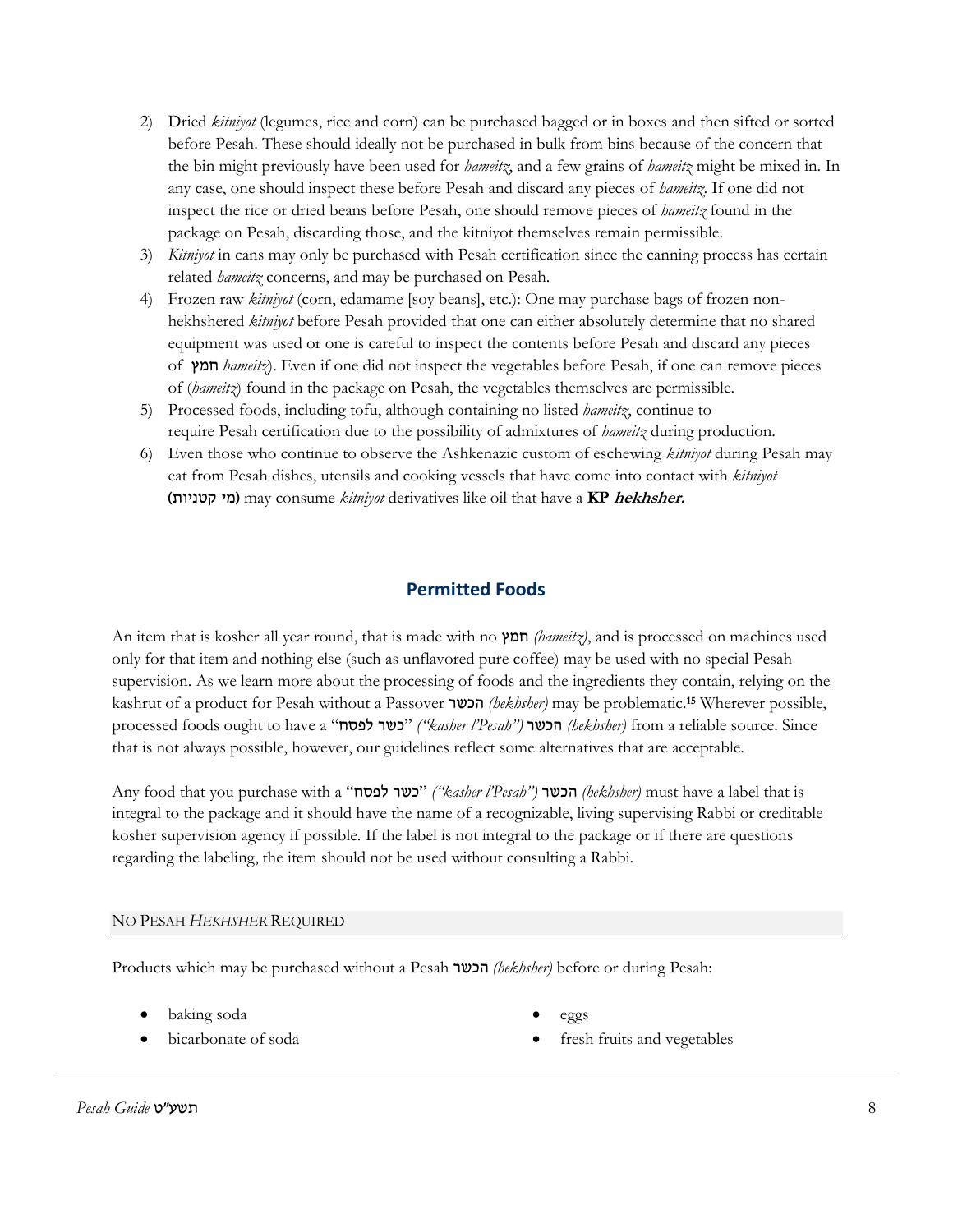- fresh or frozen kosher meat (other than chopped meat)
- Nestea (regular and decaffeinated)
- pure black, green, or white tea leaves
- unflavored tea bags
- unflavored regular coffee
- olive oil (extra-virgin only)
- whole or gutted fresh fish
- whole or half pecans (not pieces)
- whole (unground) spices and nuts

## NO PESAH *HEKHSHER* REQUIRED IF PURCHASED BEFORE PESAH

Products which may only be purchased without a Pesah הכשר*) hekhsher)* before Pesah. If bought during Pesah they require a Pesah הכשר*) hekhsher):*

- all pure fruit juices
- filleted fish
- frozen fruit (no additives)
- non-iodized salt
- pure white sugar (no additives)
- quinoa (with nothing mixed in) $*$
- white milk
- Some products sold by Equal Exchange Fair Trade Chocolate<sup>16</sup>

**Frozen, uncooked vegetables** may be processed on shared equipment that uses חמץ*) hameitz)*. It is preferable to purchase those with a "לפסח כשר*")* "*kasher l'Pesah")* label. One may, however buy bags of frozen non-*hekhshered* vegetables before Pesah provided that one can either absolutely determine that no shared equipment was used or one is careful to inspect the contents before Pesah and discard any pieces of חמץ *(hameitz)*. Even if one did not inspect the vegetables before Pesah, if one can remove pieces of חמץ*) hameitz)* found in the package on Pesah, the vegetables themselves are permissible. 17

\*It has come to our attention that there is a possibility of grains being mixed with **quinoa** if it is not under Pesach supervision. The best option is to purchase quinoa with a Pesach הכשר*) hekhsher)*, if it is available. Where that is not available, purchase Bolivian or Peruvian quinoa, marked "gluten free" before *Pesah*. Please make certain that quinoa is the sole ingredient in the final packaging.<sup>18</sup>

## PESAH *HEKHSHER* ALWAYS REQUIRED

Products which require reliable לפסח כשר*) kasher l'Pesah)* certification (regular kosher supervision being not sufficient) whether bought before or during Pesah:

- all baked goods
	- o farfel
	- o matzah
	- o any product
	- containing matzah
	- o matzah flour
- o matzah meal
- o Pesah cakes
- all frozen processed foods
- candy
- canned tuna
- cheeses
- chocolate milk
- decaf coffee
- decaf tea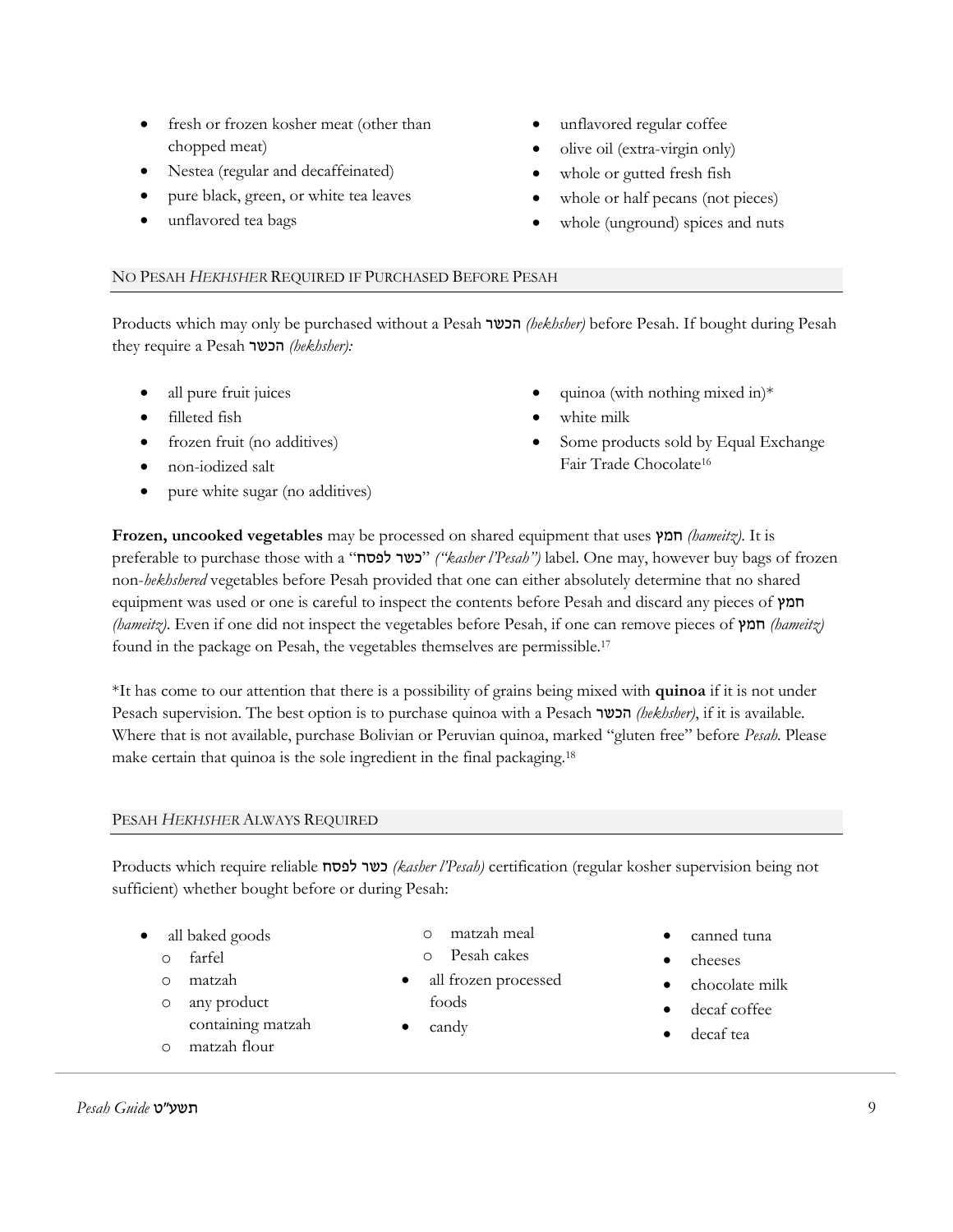- dried fruits
- herbal tea
- ice cream
	- liquor
- soda • vinegar

**Butter** • oils

- wine
- yogurt

Regarding cheeses and non Grade AA butter, an inspection by a rabbi of a local dairy may suffice to resolve potential questions in some cases.

## BABY FOOD

**Baby food** with a Passover הכשר*) hekhsher)* is sometimes available. Of course, home preparation of baby food, using לפסח כשר*) kasher l'Pesah)* utensils and kitchen items is always possible. Pure vegetable prepared baby food that is כשר*) kasher)* the year round is acceptable for Pesah. For those who do not use קטניות, the use of קטניות*) kitniyot)* for babies is also acceptable with care taken that this baby food does not mix with food from the rest of the family. Separate dishes and utensils are recommended. Most infant formulas are made from soy and the use of קטניות*) kitniyot)* does not apply to infants. Thus infant formula products, כשר *(kasher)* the year round, are acceptable for Pesah. Here as in baby foods, the bottles, nipples and formula should be kept away from the general kitchen area and clean up should be done out of the kitchen area (e.g. a bathroom sink).

## **MEDICINES**

If someone has a life-threatening illness or there is a possibility that untreated it could become life threatening, all medications are permitted.

Any contemplated changes of medicines should be discussed first with your doctor and made only with his/her permission.

Your Rabbi may be able to advise you as to what acceptable alternatives are available for needs that are necessary but not life threatening, such as antacids, analgesics, cold medications, vitamins etc.

**All prescription or non-prescription drugs** in the form of topical medications, including creams, lotions, ointments, foams, gels, drops, patches and inhalants as well as non-chewable tablets and injections may be owned, used and consumed on Passover, even if they contain חמץ*) hameitz)* or קטניות*) kitniyot)* (for those who maintain this custom), since they are inedible. This covers most medicines used by adults. All medications for babies may be used.

Liquid medicines, chewable tablets and or tablets coated with a flavored glaze are considered edible and may contain chametz. Soft gelcaps may present a problem because they may contain non-kosher edible porcine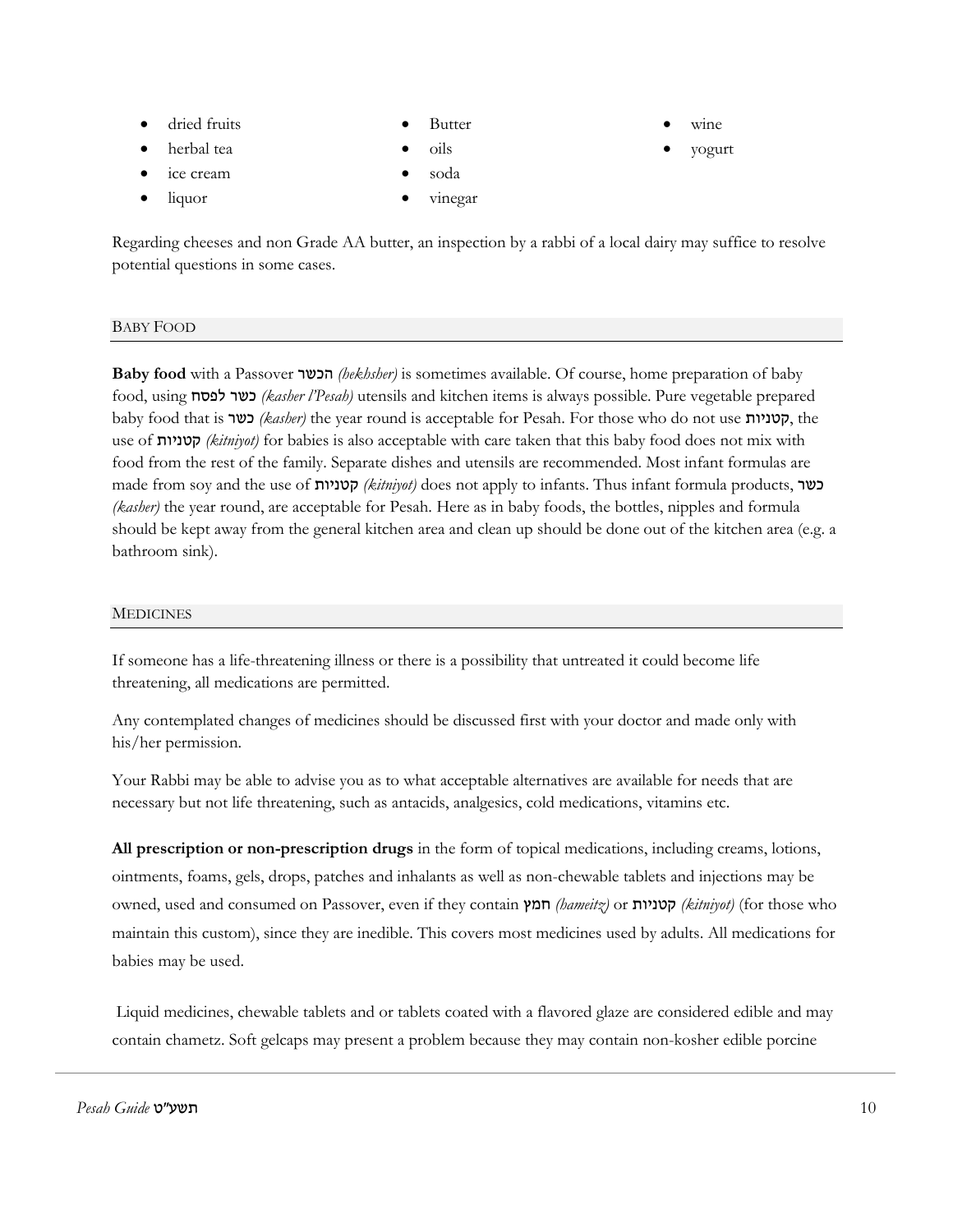gelatin. Please consult with your Rabbi on when these may be used and to find substitutes that are acceptable.

## PET FOOD

The prohibition against חמץ*) hameitz)* during Pesah includes not owning, not seeing and not benefitting from חמץ*) hameitz)*. Therefore, we are not allowed to own or make use of חמץ*) hameitz)* during Pesah; even that which is exclusively for our animals' consumption.

The most appropriate way to take care of your pet during Pesah may be a function of what kind of animal/s you own. We provide three different systems for feeding your pet during Pesah, in descending order of desirability.

- 1. Identify and switch your pet to a חמץ*) hameitz)* -free diet before Pesah (and perhaps permanently). This is a particularly easy solution for **dogs and cats**. In recent years, there has been a trend toward eliminating gluten from dog and cat foods in recognition of the fact that their digestive tracts were not designed for these foods to begin with. There are many brands and grades of kibbles, frozen or refrigerated raw or fresh and canned dog and cat foods that use fillers like rice, lentils or beans instead of wheat. You do still need to read labels carefully, as oats may appear as a filler in some of these foods. **Snakes and spiders** eat prey, not plant matter, so they are חמץ*) hameitz)* -free yearround. For other animals (**turtles**, **gerbils and hamsters, ferrets, fish, frogs, lizards and birds**) there are חמץ*) hameitz)* -free options available, although they may be harder to track down and acquire. Consult with your veterinarian about quality חמץ*) hameitz)* -free foods that may be appropriate for your pet and also the best way to transition your pet to that new food. Please note that even Jews of Ashkenazic descent who prefer to observe the more stringent custom of forgoing קטניות*) kitniyot)* (legumes and rice) during Pesah, are not prohibited from owning, seeing or benefitting from kitniyot. There is no need for a Kosher for Passover hekhsher [certification] on commercially prepared foods for your pets, but it is your responsibility to read the labels carefully before making your purchase.
- 2. If your larger pet has a condition that requires a special diet that must include חמץ*) hameitz)*, or if you have smaller and more transportable animals, you have the option of asking non-Jewish friends to take in your animal for the week of Pesah. Thus your pet does not have to adjust to a new diet and there is still no חמץ*) hameitz)* in your possession.
- 3. Some authorities allow for the pet to be sold along with the חמץ*) hameitz)* and, since the pet does not belong to the Jewish owner, the pet eats its normal diet. Note that the document of sale must include the pet as well as the חמץ*) hameitz)*. If you have these pet foods in your home be careful to keep them away from the general kitchen area. Washing of pet utensils should be done out of the kitchen area (e.g. a bathroom sink). This is the least satisfactory option and is included in this Guide as a last resort measure: unlike the חמץ*) hameitz)* you are selling before Pesah, which is then stored out of sight and is inaccessible to you during Pesah (since it doesn't belong to you), this last option involves your actively seeing and handling that חמץ*) hameitz)* on, at least, a daily basis.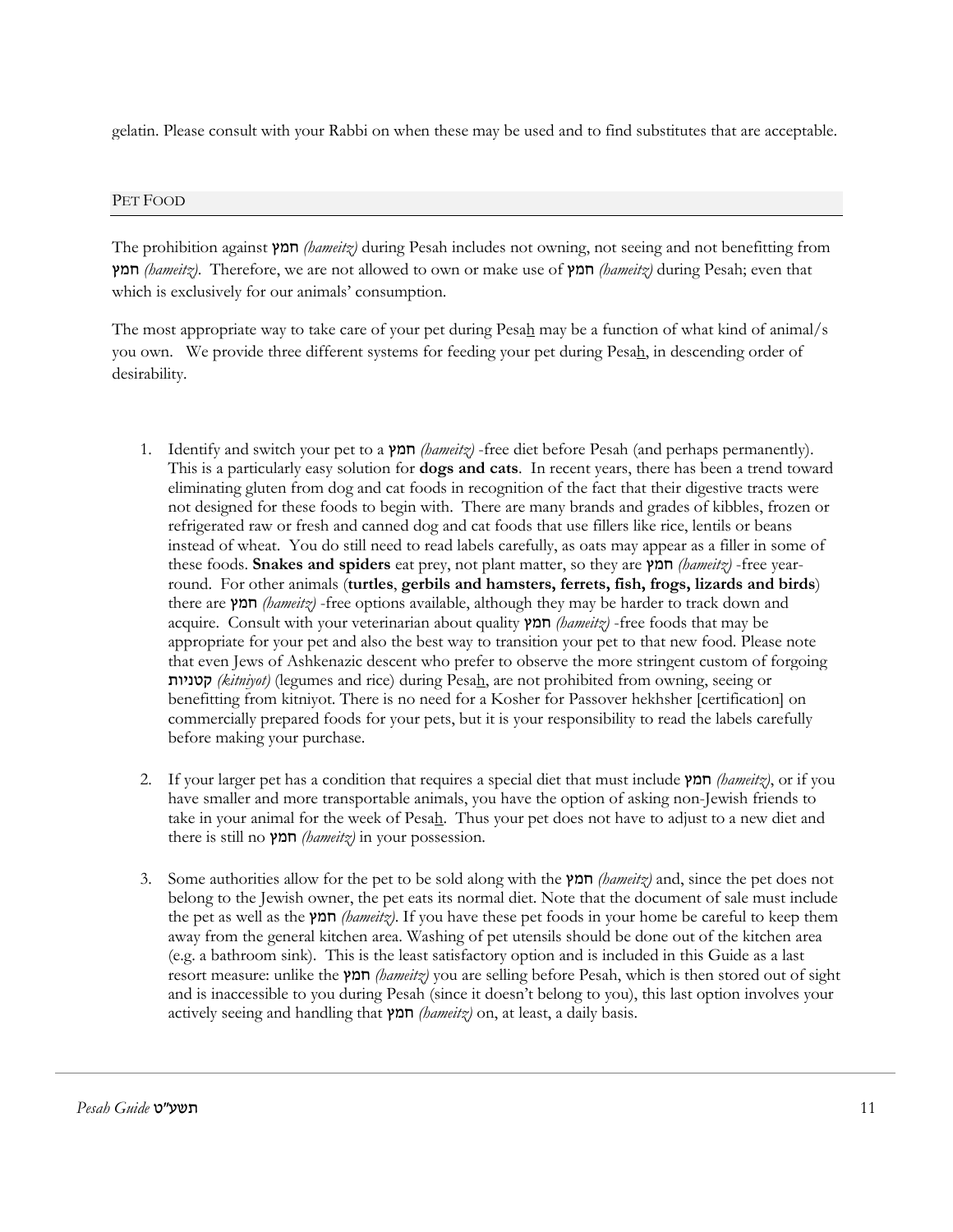#### NON FOOD ITEMS

Any detergents, cleaners, etc. which are not a food stuff and which are not eaten, may be used for Pesah with no *hekhshered* supervision. This would include:

- aluminum products
- ammonia
- baby oil
- bleach
- candles
- contact paper
- charcoal
- coffee filters
- fabric softener
- isopropyl alcohol
- laundry and dish detergent
- oven cleaner
- paper bags
- paper plates (with no starch coating)
- plastic cutlery
- plastic wrap
- polish
- powder and ointment
- sanitizers
- scouring pads
- stain remover
- water with no additives
- wax paper

#### **NOTES:**

 $\overline{a}$ 

<sup>1</sup> Updated January 2018

**<sup>2</sup>** This guide was prepared by the kashrut subcommittee of the CJLS, chaired by Rabbi Paul Plotkin. We give special thanks to Dr. Regenstein for lending his expertise on matters of food production to our discussions.

**<sup>3</sup>** For Conservative rabbis in your area, see: In the USA: [uscj.org/kehilla.aspx](http://www.uscj.org/kehilla.aspx) Internationally: [masortiworld.org](http://www.masortiworld.org/)

**<sup>4</sup>** Of course there is nothing inherently wrong with using a warped pan on Pesach. The fear is that the possibility of ruining the pan will cause the owner not to subject the pan to the appropriate heat to effect *kashering*. We thus recommend simply purchasing some new pans specifically for Pesach.

**<sup>5</sup>** The Star-K allows the sink to be used during the 24 hour waiting period provided that no hot water is used during that time. This alternative is doable **only** if care is taken that any water used is not hot enough to cause our hand to feel pain (*yad soledet bo*).

<sup>6</sup> The Committee on Jewish Law and Standards passed a teshuvah on glass bakeware written by Rabbi Kassel Abelson that permits *kashering* of such bakeware. The teshuvah is available on the Rabbinical Assembly website: [rabbinicalassembly.org/orah-hayyim#pesah and](http://www.rabbinicalassembly.org/orah-hayyim#pesah and kashering) *kashering*

**<sup>7</sup>** Ibid.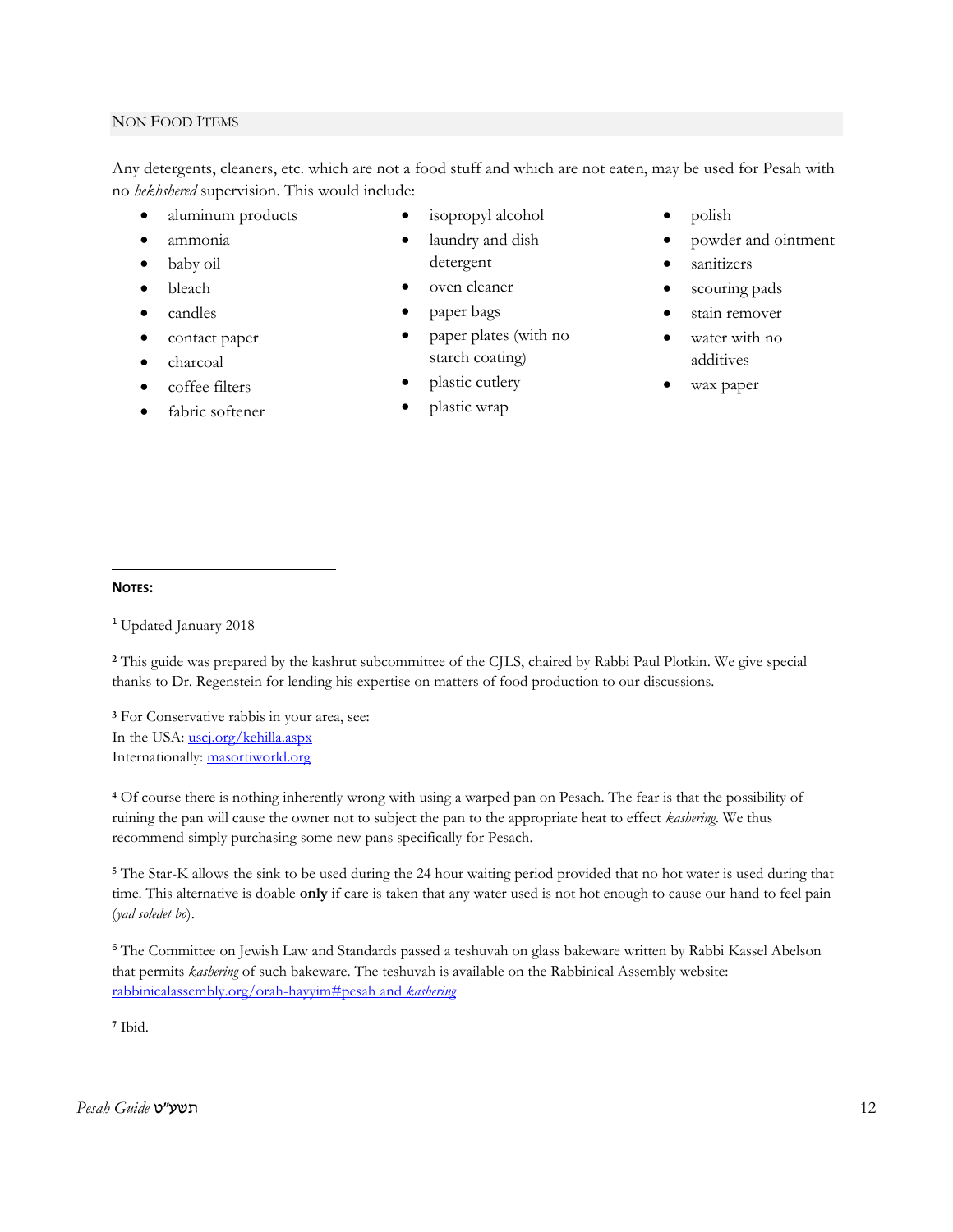$\overline{a}$ **<sup>8</sup>** Most authorities treat glassware as a non-porous substance and require the same *kashering* process as other dishes or utensils. Those same authorities rely on the principle of תשמישו רוב) *rov tashmisho* – majority of usage) to determine the status of the item. A glass cup for example, used mostly for cold drinks, only requires ערוי*) iruy)* to effect *kashering*. Only the אדם חיי*)Hayyei Adam)* (125:22) posits the three day soaking ritual. The process of soaking is as follows: Immerse the glassware completely in warm water for 72 hours, changing the water every 24 hours.

**<sup>9</sup>** The manufacture of plastics has changed and many plastic dishes and utensils are made to withstand water at high temperatures. The issue has been that, since some plastic can be ruined in very hot water, the fear was that the owner would not subject any plastic to water hot enough to effect *kashering*. And lest one think that plastic does not absorb, think of how red sauce, for example, stains a plastic container such that it is difficult to remove the stain. With care, we do feel that proper *kashering* can be effective for many plastic items. (Information on *kashering* of dishwashers made of plastics is found in note 11 below).

**<sup>10</sup>** The racks, however, are left in the oven during the full cleaning cycle.

<sup>11</sup> For more information about koshering dishwashers please see: *On the Kashrut of Dishwashers* by Rabbi Loel M. Weiss. The teshuvah is available on the Rabbinical Assembly website: [rabbinicalassembly.org/jewish-law/committee-jewish-law-and-standards/yoreh-deah#mixtures](http://www.rabbinicalassembly.org/jewish-law/committee-jewish-law-and-standards/yoreh-deah#mixtures)

**<sup>12</sup>** Many countertops appear not to absorb but actually do. Marble for example is very difficult to clean properly. Also, pouring hot water on countertops may inadvertently cause damage to the floor when the water runs off the counter. The alternative is simply to clean the counters and cover them. As sensitive Jews however we must be aware of the mitzvah of תחשית בל*) bal tashhit –* not wasting resources) such that a covering that is thrown away after Pesach is wasteful. A plastic covering that is affixed to the counter, removed after Pesach, cleaned and stored for the future use would be one way to be sensitive to this mitzvah.

**<sup>13</sup>** Technically one of the prohibited grains becomes חמץ*) hameitz)* when, during processing, it comes in contact with a leavening agent for more than 18 minutes. Thus, matzah, while made from wheat, is not חמץ*) hameitz)*, for in the processing no leavening agent comes in contact with it for more than the specified time before it is baked. *Matzah sh'murah* is made from wheat that has not come in contact with a leavening agent (this could include water) from the time it is harvested, not simply from the time it is processed. (The additional care taken to keep the wheat free from leavening agents from the farm is, in part, the reason for its higher price.) It has become the custom of same Hasidic Jews not to cook matzah or matzah meal in any way that might cause the matzah to be in contact with a leavening agent even in the cooking process. They do not for example eat matzah balls, for those consist of matzah meal cooking in water for more than 18 minutes. They consider matzah balls and all such creations to be *gebracht* and forbidden on Pesach, except for the 8<sup>th</sup> day which is only celebrated outside of Israel.

**<sup>14</sup>** A full discussion of these issues is contained in the paper entitled "A New Look at Peanuts—From the Ground Up" by Rabbi Ben Zion Bergman, which is an official position of the CJLS. The teshuvah is available on the Rabbinical Assembly website:

[rabbinicalassembly.org/orah-hayyim#pesah and](http://www.rabbinicalassembly.org/orah-hayyim#pesah and kashering) *kashering*

**<sup>15</sup>** A full discussion of these issues is contained in the paper entitled "Supervision of Passover Food" by Rabbi Paul Plotkin, which is an official position of the CJLS. The teshuvah is available on the Rabbinical Assembly website: [rabbinicalassembly.org/orah-hayyim#pesah and](http://www.rabbinicalassembly.org/orah-hayyim#pesah and kashering) *kashering*